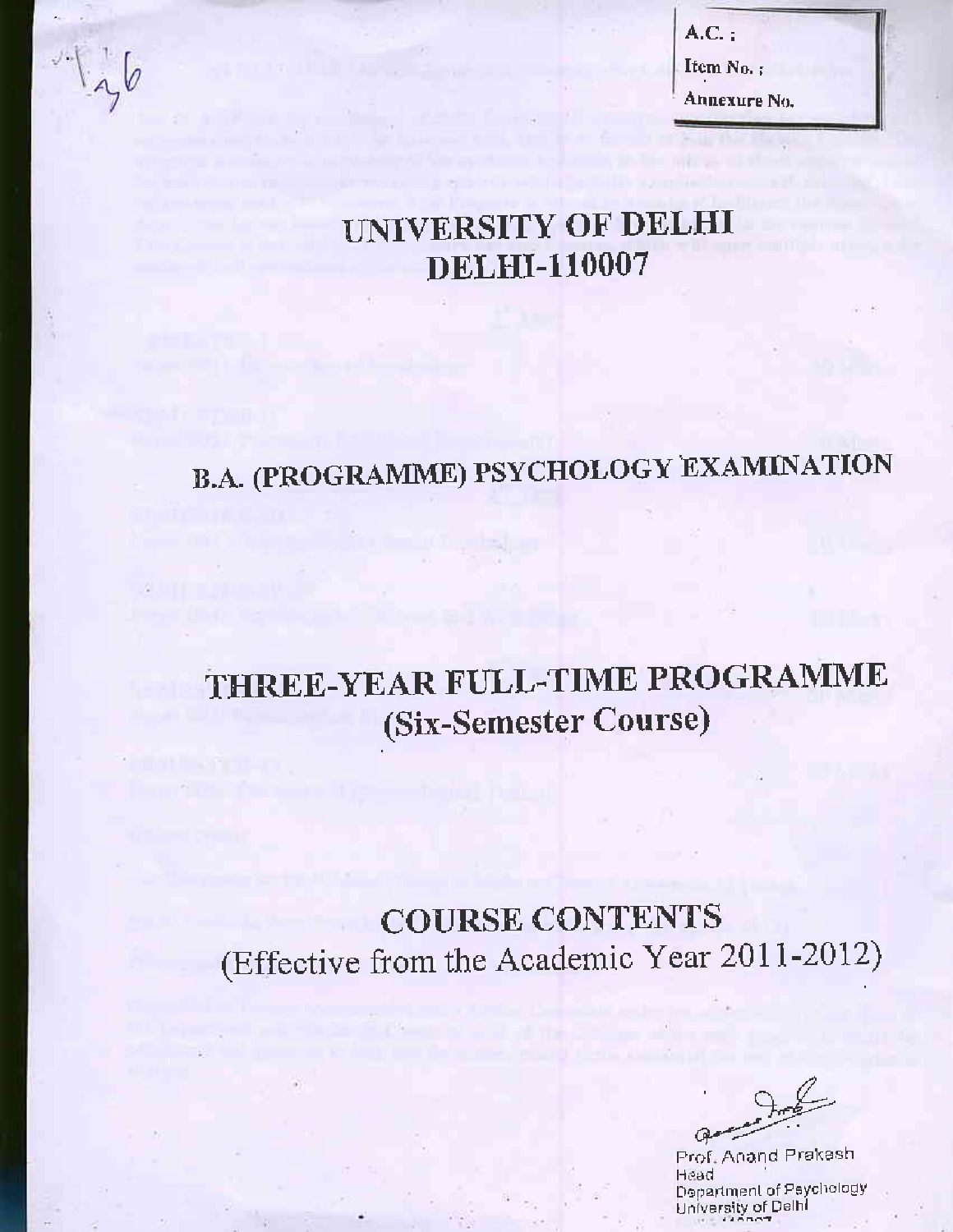## STRUCTURE OF B.A. (PROGRAMME) FSYCHOLOGY COURSE

The B. A. (Program) Psychology of Delhi University is a unique construction for enriching and encompassing those minds who have not been able to or intend to join the Honors Courses. The Program envisions the capturing of the academic brilliance in the minds of those pupils who look for holistic and competence enhancing spheres, which includes a multidimensional, interesting and empowering academic discourse. This Program is second to none as it facilitates the discovery of those areas for the knowledge seekers, which may not have been apparent in the routine syllabus. This Course is not only inert-disciplinary but also a course, which will open multiple avenues for academic and professional explorations.

| $1st$ Year                                                           |          |
|----------------------------------------------------------------------|----------|
| <b>SEMESTER-I</b><br>Paper 001: Orientation to Psychology            | 50 Marks |
| <b>SEMESTER-II</b>                                                   |          |
| Paper 002: Practicum-I (General Experiments)                         | 50 Marks |
| $2nd$ Year                                                           |          |
| <b>SEMESTER-III</b><br>Paper 003 : Introduction to Social Psychology | 50 Marks |
|                                                                      |          |
| <b>SEMESTER-IV</b>                                                   |          |
| Paper 004: Psychological Distress and Well-Being                     | 50 Marks |
| $3^{rd}$ Year                                                        |          |
| <b>SEMESTER-V</b>                                                    | 50 Marks |
| Paper 005: Psychological Skills                                      |          |
| <b>SEMESTER-VI</b>                                                   | 50 Marks |
| Paper 006: Practicum II (Psychological Testing)                      |          |

#### **General Notes:**

All other papers are for 50 Marks (Theory 38 Marks and Internal Assessment 12 Marks).

For all Practicals, there should be total 3 classes per week per group (group size 10-12).

The internal assessment will be as per the University norms.

Committee of Courses recommended that a Review Committee under the convenorship of the Head of the Department and Teacher-In-Charge of each of the Colleges where such program is taught be constituted and approved to look into the matters related to the courses at the end of each Academic. Session.

Q

Prof. Anand Prakash Head Decement of Psychology University of Delhi

 $\overline{2}$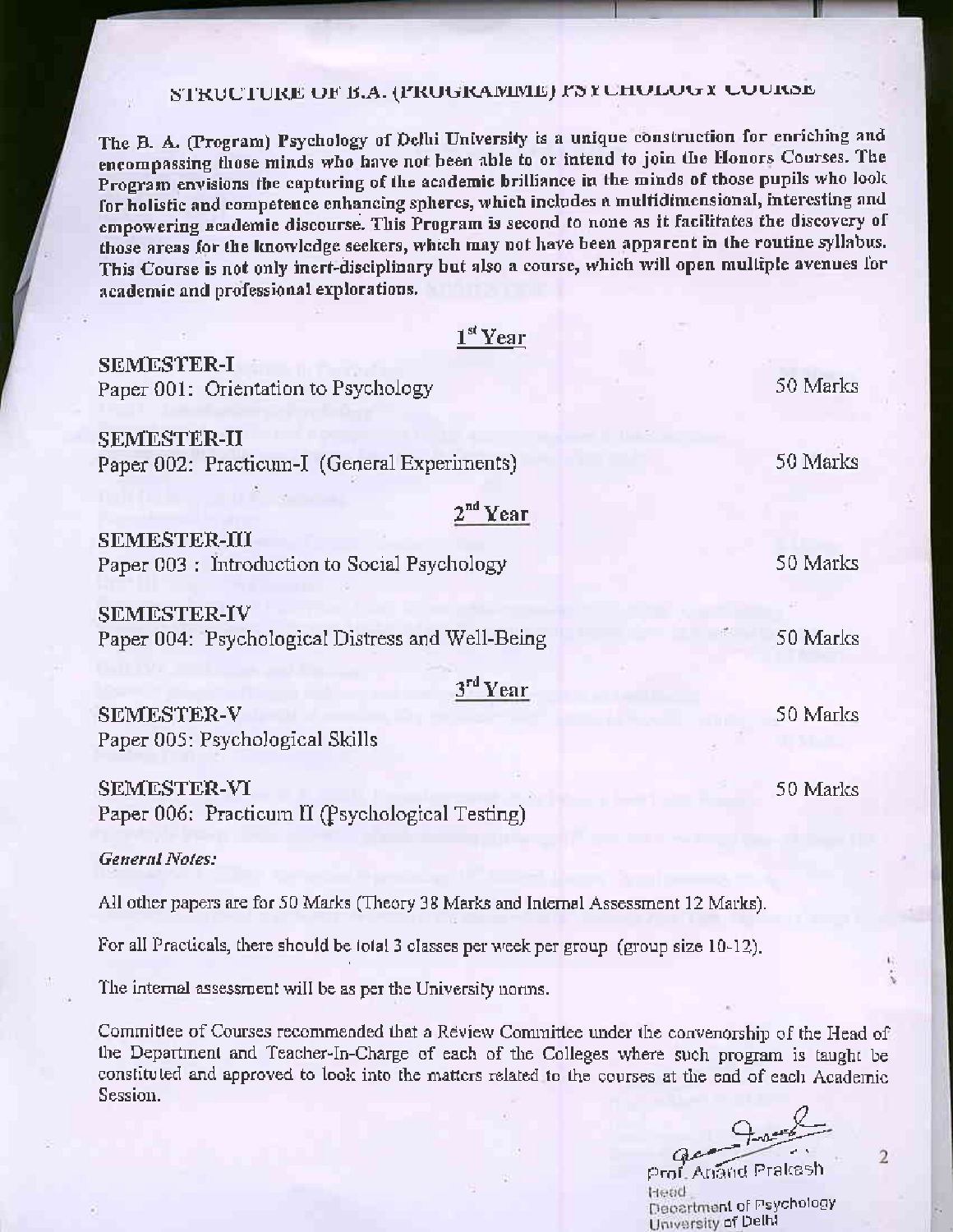## **COURSE DETAILS**

## Ist Year

#### **SEMESTER-I**

| Paper 001: Orientation to Psychology                                                                                              | 50 Marks |
|-----------------------------------------------------------------------------------------------------------------------------------|----------|
| Unit I: Introduction to Psychology                                                                                                |          |
| Psychology: A science and a perspective, Origin and development in the discipline,                                                |          |
| Psychology in India: main trends, Methods: Experimentation, Case study.                                                           | 10 Marks |
| Unit II: Biological Foundations                                                                                                   |          |
| Physiological system                                                                                                              |          |
| Neurons, Nervous system- Central Nervous System                                                                                   | 8 Marks  |
| Unit III: Cognitive Processes                                                                                                     |          |
| Perception-Nature of Perception, Laws of Perceptual organization Learning-Conditioning                                            |          |
| Memory-Processes of Memory, Model-Information processing model, how to improve memory.                                            |          |
|                                                                                                                                   | 10 Marks |
| Unit IV: Motivation and Emotion                                                                                                   |          |
| Motives: Biogenic (hunger and sex) and sociogenic (achievement and affiliation).                                                  |          |
| Human Emotions: Aspects of emotion; Key emotions: Fear, Anger, Love, and Forgiveness.                                             |          |
|                                                                                                                                   | 10 Marks |
| Reading List:                                                                                                                     |          |
| Ciccarelli, S. K & Meyer, G. E. (2008). Psychology (South Asian Edition). New Delhi: Pearson                                      |          |
| Feldman. S. Robert (2009). <i>Essentials of understanding psychology</i> (7 <sup>th</sup> Edition). New Delhi: Tata- McGraw Hill. |          |
|                                                                                                                                   |          |

Glassman, W. E. (2000). Approaches to psychology. (3<sup>1d</sup> Edition). London: Open University Press.

Sternberg, R. J. (2001). Psychology: In search of the human mind. (3<sup>1d</sup> Edition). New York: Harcourt College Publish

Q

Prof. Anand Prakash Head Department of Psychology<br>University of Delhi<br>Delhi-110007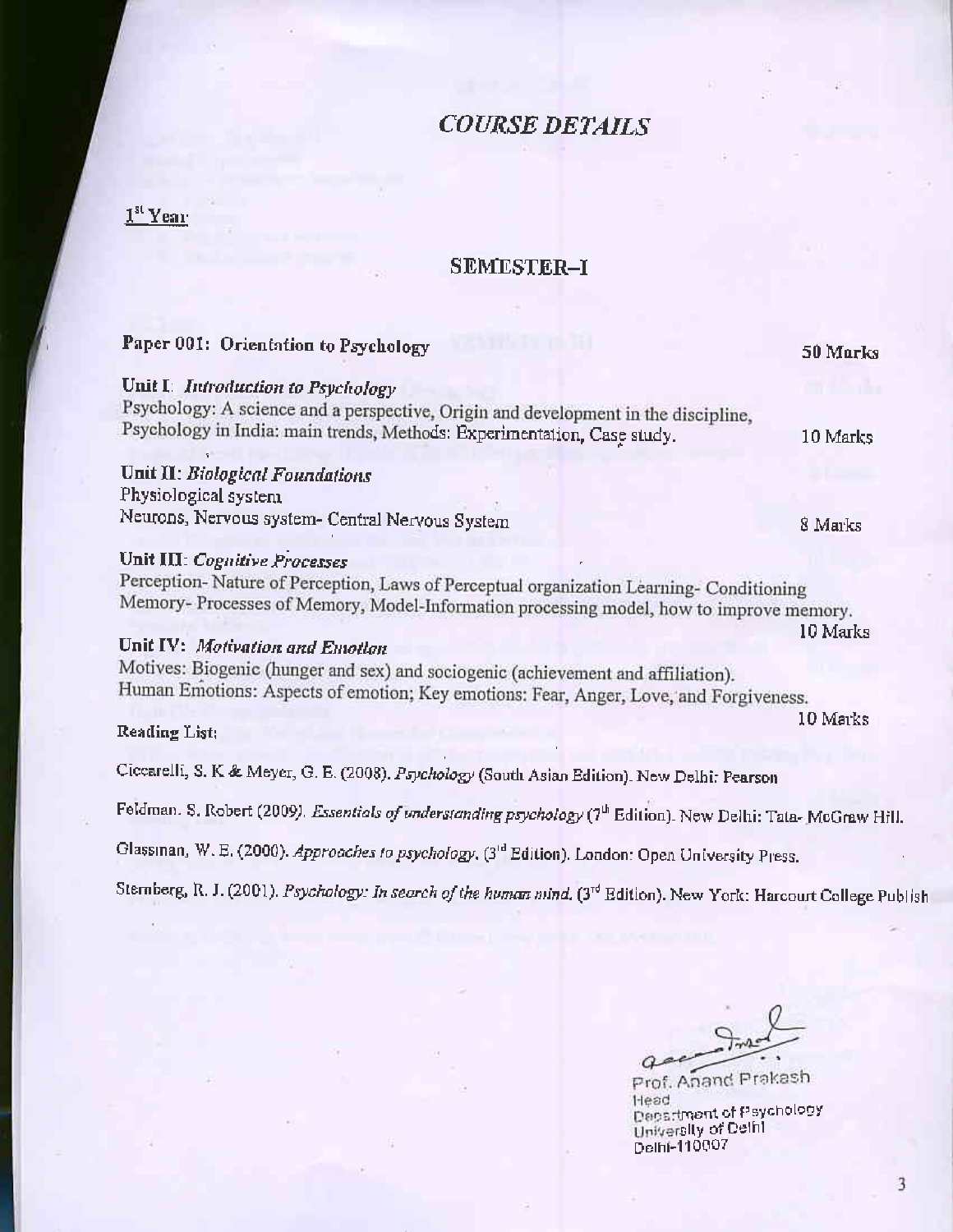### SEMISTER-II

#### Paper 002: Practicum-I **General Experiments**

Conduct and reporting of 3experiments:

- 1. Learning
- 2. Memory
- 3. Perception and Attention<br>4. Motivation and emotion
- 

2<sup>nd</sup> Year

## SEMISTER-III

| Paper 003: Introduction to Social Psychology                                                                                                                                       | 50 Marks |
|------------------------------------------------------------------------------------------------------------------------------------------------------------------------------------|----------|
| Unit I: Introduction<br>Scope of social Psychology. Levels of Social behavior, Main Approaches towards<br>understanding social behavior.                                           | 8 Marks  |
| Unit II: Individual level processes<br>Person Perception-Attribution theories, bias and errors<br>Attitude-Formation, change and resistance of attitude                            | 10 Marks |
| Unit III: Interpersonal processes<br>Prosocial behavior<br>Aggression-Nature, causes of human aggression (social or personal), prevention and<br>control of aggression.            | 10 Marks |
| Unit IV: Group dynamics<br>Communication- Verbal and Non-verbal Communication<br>Group-Basic aspects, coordination in groups; cooperation and conflict, Decision making by groups. |          |
| Reading List:                                                                                                                                                                      | 10 Marks |
| Baron, R. A. & Byrne, D. (2004), Social Psychology (10 <sup>th</sup> Edition). Delhi: Pearson Education.                                                                           |          |

Feldman, R. S. (1998). Social Psychology (2<sup>nd</sup> Edition). New Jersey: Prentice Hall.

Myers, D. G. (2006). Social Psychology (8<sup>th</sup> Edition). New Delhi: Tata McGraw Hill.

50 Marks

Prof.Q<del>.e. Re-Frakash</del> Head Department of Psychology<br>University of Delhi<br>Delhi-110007

4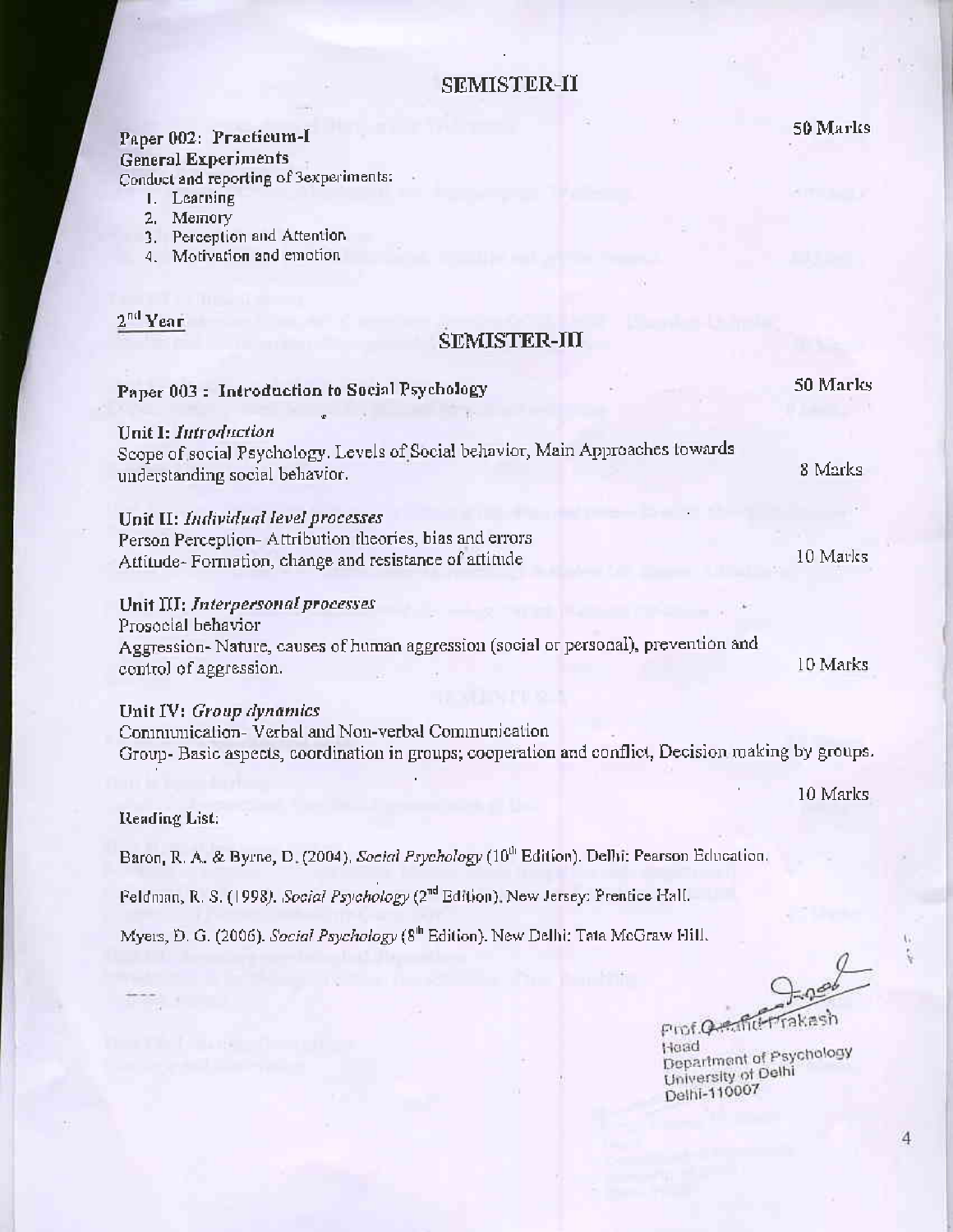#### **SEMESTER-IV**

| Paper 004: Psychological Distress and Well-Being                                                                                                                                     | 50 Marks |
|--------------------------------------------------------------------------------------------------------------------------------------------------------------------------------------|----------|
| Unit I: Basic Concepts<br>Psychological Distress, Abnormality and Psychological Wellbeing.                                                                                           | 10 Marks |
| Unit II: Theoretical Perspectives<br>Biological, familial, cultural, behavioural, cognitive and psychodynamic.                                                                       | 10 Marks |
| Unit III : Clinical States<br>Disorders-Unipolar,<br>Anxiety Disorder- Obsessive-Compulsive disorder( OCD), Mood<br>Bipolar, and Schizoprenia: Disorganized, Paranoid and Catatonic. | 10 Marks |
| Unit IV: Dealing with Psychological Distress<br>Coping strategy- Interventions for personal growth and well-being                                                                    | 8 Marks  |

#### **Reading List:**

Carr, A. (2004). Positive Psychology: The Science of Happiness and Human Strength. New York: Brunner-Routledge,

Carson, R.C. & Butcher, J. N. (2000). Abnormal Psychology in Modern Life. Boston: Allyn Bacon.

Frude, N. (1998). Understanding Abnormal Psychology. Oxford: Blackwell Publishers.

## 3rd Year

## SEMESTER-V

| Paper 005: Psychological Skills                                                                                                    | 50 Marks |
|------------------------------------------------------------------------------------------------------------------------------------|----------|
| Unit I: Introduction                                                                                                               |          |
| Scales of Measurement, Graphical Representation of Data.                                                                           | 8 Marks  |
| Unit II: Making sense of data                                                                                                      |          |
| Measures of Central Tendency: Mean, Median, Mode (properties and computation).                                                     |          |
| Standard Deviation: properties and computation. Correlation: Karl Pearson Method,<br>properties of Normal Probability Curve (NPC). | 15 Marks |
| Unit III: Assessing psychological dispositions                                                                                     |          |
| Introduction to psychological testing, characteristics of test, Reliability,<br>Validity, Norms                                    | 8 Marks  |
|                                                                                                                                    |          |
| Unit IV: Learning from others                                                                                                      | 7 Marks  |
| Interview and observation<br>$9 - 0$                                                                                               |          |

Prof. Anand Prakash Head Department of Psychology University of Delhi<br>Delhi-110007

5